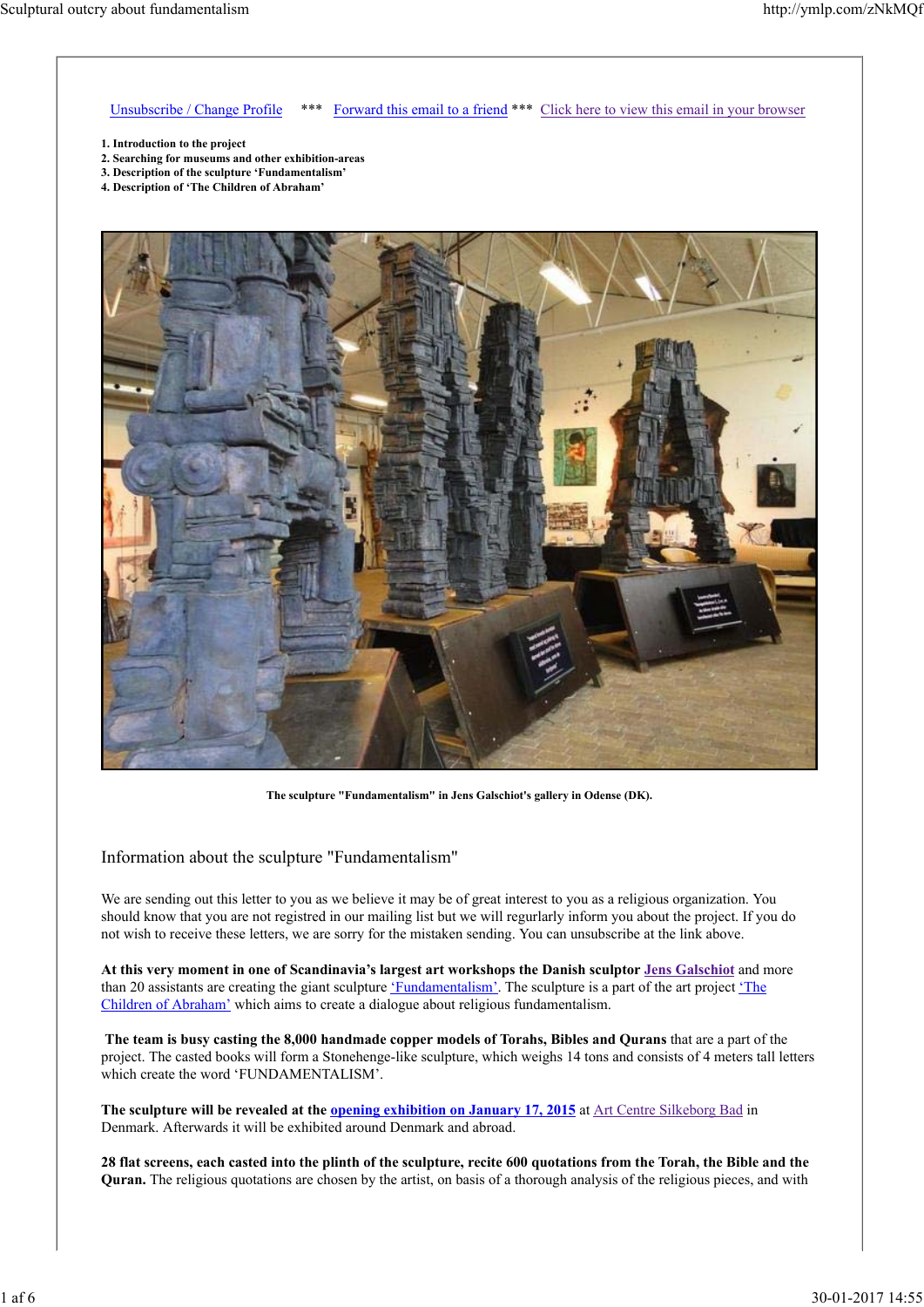the assistance from experts within the field. The quotations chosen are the 100 'brightest' (i.e. humane, compassionate positions) from each book and the 100 'darkest' (i.e. inhumane, cruel positions) from each book.

*"I have worked concentrated for 4 years creating this enormous sculpture installation. I have named it "Fundamentalism", and I want to use this piece of art to stage what I think is the essence of the three religions; Judaism, Christianity and Islam. This sculpture is meant to be a platform on which to start a balanced dialogue between people, who attach to the three religions culturally and religiously."* Says the artist Jens Galschiot.

**We are looking for more art museums and other exhibition spaces to** exhibit the sculpture installation. We would like the sculpture to be a part of a tour around in and outside of Europe. By doing so they take part in creating a dialogue about religion which is including and leads to a mutual understanding between the religions, unlike the present debate which is tearing the world apart. The grand 'Fundamentalism'-sculpture can be exhibited outside and is secured against vandalism.

**The religious quotations and concepts on the sculptures can appear in Danish, English, German, French or Polish** depending on the country of exhibition. We are continuously adding new languages.

Bellow you will find a description of the project. Furthermore you can find a number of documents on our website http://fundamentalism.dk/en/ along with the quotations. Check it out - some of them are quite surprising.

**Help us share information about the project and forward this mail.**

**Best regards**

**Lasse Markus - Info mail editor and leader of the secretariat of 'The Children of Abraham'**

## What is this art and dialog project 'The Children of Abraham'?

**This is Galschiot's biggest project so far.** By using the enormous sculpture installation "Fundamentalism", he wants to launch a dialog process between the three monotheistic religions: Judaism, Christianity and Islam.

**This dialogue includes the religions' believers and practitioners,** as well as those who only feel culturally attached to the religions or have prejudices about them.

**The three religions are often called "the people of the book"** as they all acknowledge Abraham as their joint forefather. So one could say that the disagreements between these religions are some kind of family disputes between "The children of Abraham".



\*\*\*\*\*\*\*\*\*\*\*\*\*\*

#### **The FUNDAMENTALISM sculpture**

**The finished sculpture is built of 8000 cobber books** that are stacked to make 14 separate letters, forming the word "FUNDAMENTALISM". The letters are placed on a circle shaped plinth which has a diameter of 9 meters. The grand size of the sculpture, (it is 4 meters high and made of 14 tons of cobber and steel) gives it a monumental appearance.

**The sculptures' letters are divided between the religions**. 4 letters are made of copper Bibles, 4 of copper Qurans and 3 are made of Torahs. In respect of the religions' Holy Scriptures, the books are modeled by hand in wax. They were never real Torahs, Bibles or Qurans.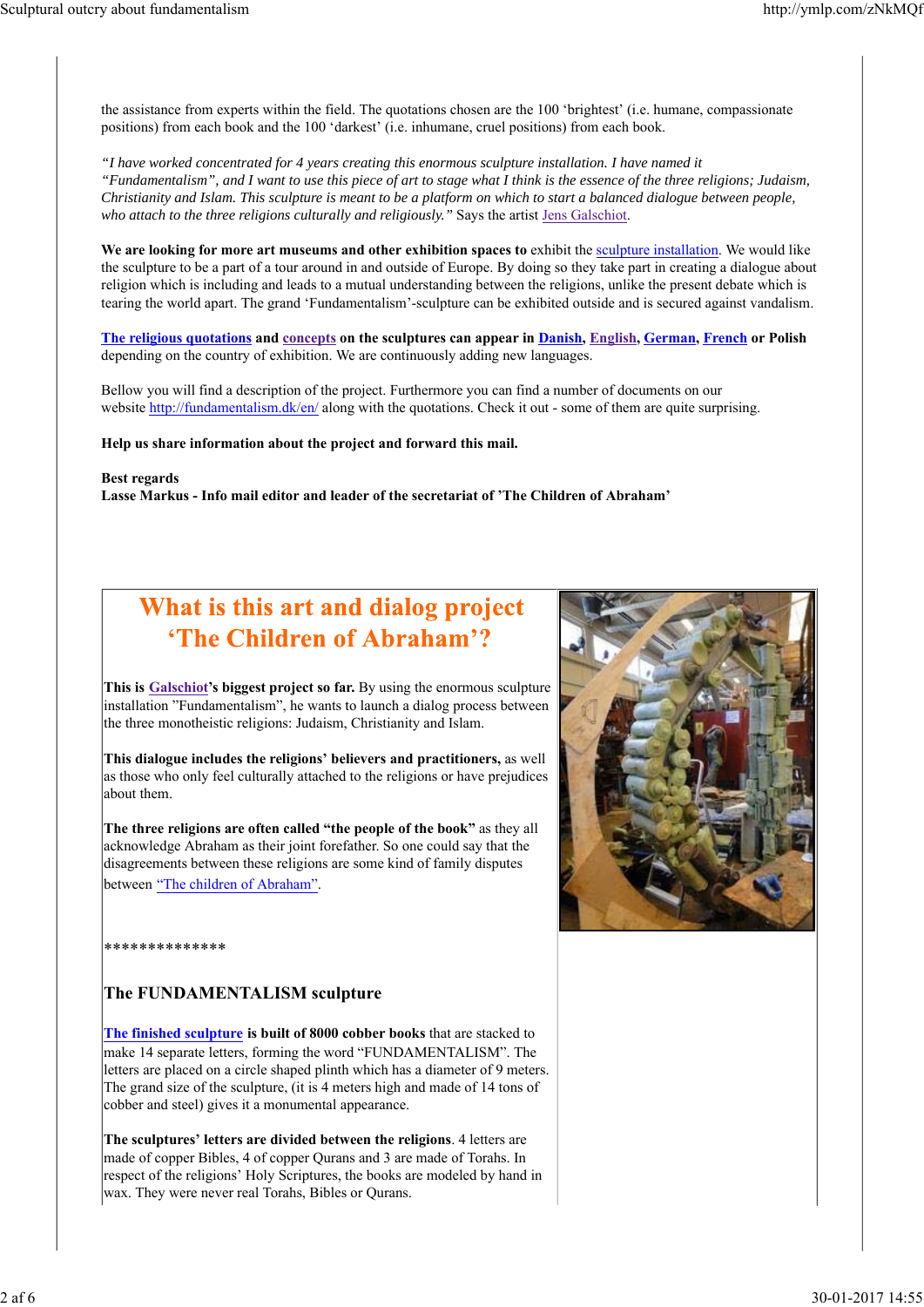**On the outside of the circle 14 flat screens are mounted**. Around the clock they display the 'brightest' quotations from the Torah, Bible and Quran. On the inside of the sculpture 14 flat screens display the religions' 'darkest' quotations.

**There is only one entrance to the interior of the installation:** a small corridor in the plinth by the letter 'F'. Above the entrance, a sign says 'Welcome'. One can only exit the installation through the same corridor, but by the way out a sign says 'NO EXIT'.

\*\*\*\*\*\*\*\*\*\*\*\*\*\*

#### **Pillars of scriptures**

**As a teaser for the project, Galschiøt has created 'The Pillars of Scriptures'**; 10 cobber sculptures, which are exhibited indoor and make basis for starting the dialogue elsewhere. The sculptures are one meter broad and two meters high. They are very beautiful and have a kind of meditative appearance as they recite the quotations endlessly on the screens. These 'Pillars of Scriptures' are exhibited separately or as a part of larger

exhibitions with the big Fundamentalism-sculpture.

\*\*\*\*\*\*\*\*\*\*\*\*\*

#### **Dialogue, information and breaking down prejudices.**

**The sculpture is staging all three books - the Torah, Bible and Koran contains** so many beautiful and bright statements that one can build a very beautiful, harmonious and benevolent society on the basis of each individual book. But on the opposite hand, each of them (the Torah, the Bible and the Quran) contains so many inhuman and totalitarian statements that one can build a totalitarian society from each book.

**The sculpture functions as a kind of educational project** about religions. And it initiates a dialogue that can help to break down a lot of prejudices about each other.

**The artist himself has experienced this degradation of prejudices** in connection with his work on the sculpture. *"I, myself, was very surprised at how hard Christianity is on the female sex. And how relatively gentle the Quran is toward women. I actually thought that it was the opposite"* says Jens Galschiøt and continues *"It is my impression that it is not the religious scriptures, something is wrong with. It is more of a question of who interprets the books and which position the individual human chooses: the 'dark' or the 'bright' side of their religion"*

*\*\*\*\*\*\*\*\*\**

#### **Is this an anti-religious project?**

#### **About the reason for creating the sculpture installation Galschiøt**

explains: *This project is not anti-religious. I think religion is basically humanity's attempt to understand the meaning of one's life and existence. Religions are not fundamentally bad for humanity. All of the monotheistic religions, Judaism, Christianity and Islam, have, at times had positive*

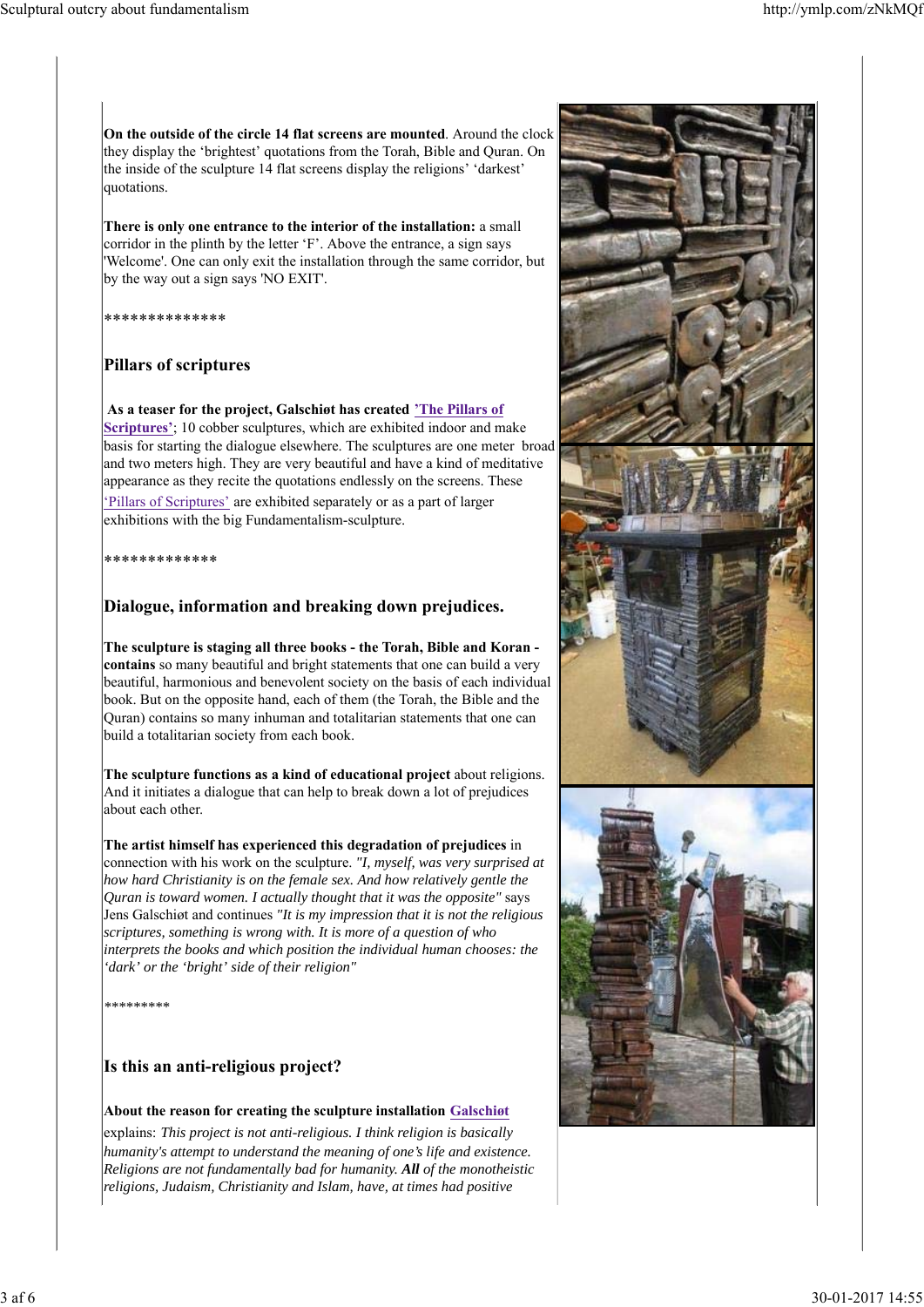*societal impacts. Especially regarding compassion for the poor and other basic guidelines to promote tolerance and peaceful coexistence.*

*But there are, as well, a large number of outdated and insensitive rules, which belong to a surpassed way of life and culture in an inhumane civilization. If one take every part of the religious writings literally and obey their every word, people and society alike risk ending up being insensitive, uncaring and callous.*

*For me, it is important to create a dialogue on the premises that the books are not essentially the culprits when wrong is done in their names. It is the fundamentalists who use the books without regard for the progress of civilization and without a tolerant, humane attitude towards other people. One can easily read and interpret the books in humane ways if one takes that standpoint. It is equally feasible to defend an inhuman interpretation of the same books. This is the essential point of the art project 'The Children of Abraham'".*

*\*\*\*\*\*\*\*\*\*\*\*\*\**

#### **Use us - help us**

**The art and dialogue project 'The Children of Abraham'** is to start a debate through art. Therefore it is necessary that people know about the project and use it as point of departure to discuss how religions influence us, and to increase the knowledge about the religions of others.

**Tools:** We are developing a lot of new exciting tools, (e.g. our 'Quiz on Quotes') in order to share the knowledge about the project and the monotheist religions. Most of these tools can be used completely independent of the fundamentalism-sculpture. They can be used to start exciting debates and conversations. Get the material at our 'Children of Abraham'-homepage http://fundamentalism.dk/en/

**Exhibitions**: We are continuously exhibiting the 10 'Pillars of Scriptures' and other activities at schools, art forums, neighborhoods and religious forums. If you are interested you are welcome to write or call.

**You must nourish the ideals which you support…** Galschiøt has financed the production of the Fundamentalism-sculpture and the 10 'Pillars of Scriptures' by himself. He is running out of money and he has 'slaughtered the last calf'. Don't hesitate if you have a good advice or can contact somebody who might help financing this ambitious art– and dialogue project.

**Contact Jens Galschiot:** E-mail: aidoh@aidoh.dk, Internet: www.aidoh.dk, tel. +45 6618 4058, Banevaenget 22, DK-5270 Odense N

\*\*\*\*\*\*\*\*\*\*\*\*\*\*\*\*\*\*\*\*

**General information about Galschiøt and the project "The children of Abraham" can be found at:**



#### **FUNDAMENTALISM**

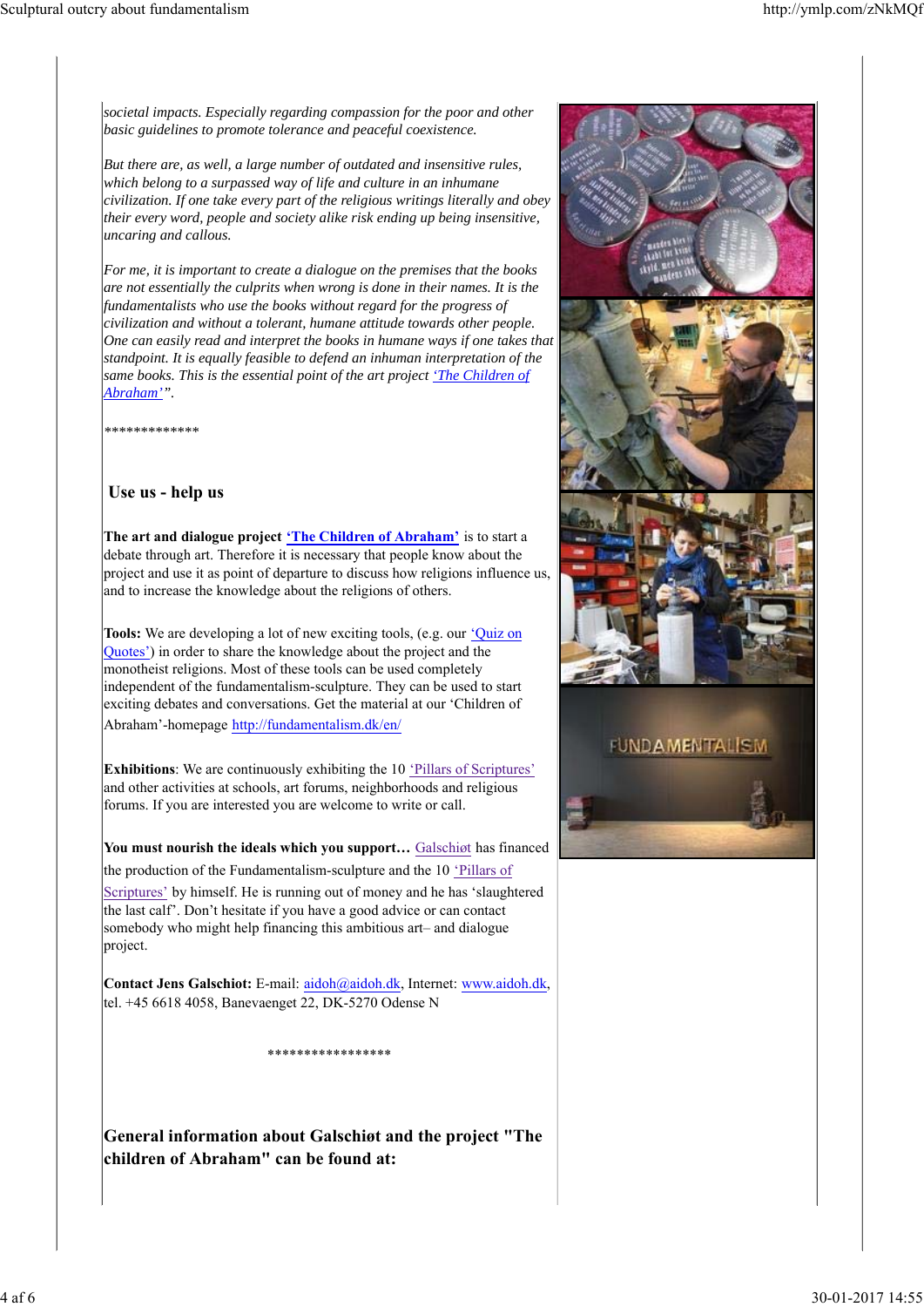See Wikipedia:

Portrait of the sculptors CV (PDF)

To Gallery Galschiot To Galschot webside To "The children of Abraham" webside The Fundamentalism sculpture Wikipedia page





**This mail has been sent from the sculptor Jens Galschiøt's workshop.**

**Contact to the workshop:**

Galleri Galschiøt Banevænget 22 5270 Odense N

Tlf : (+45) 6618 4058

Fax:(+45) 6618 4158

**E-mail**: aidoh@aidoh.dk